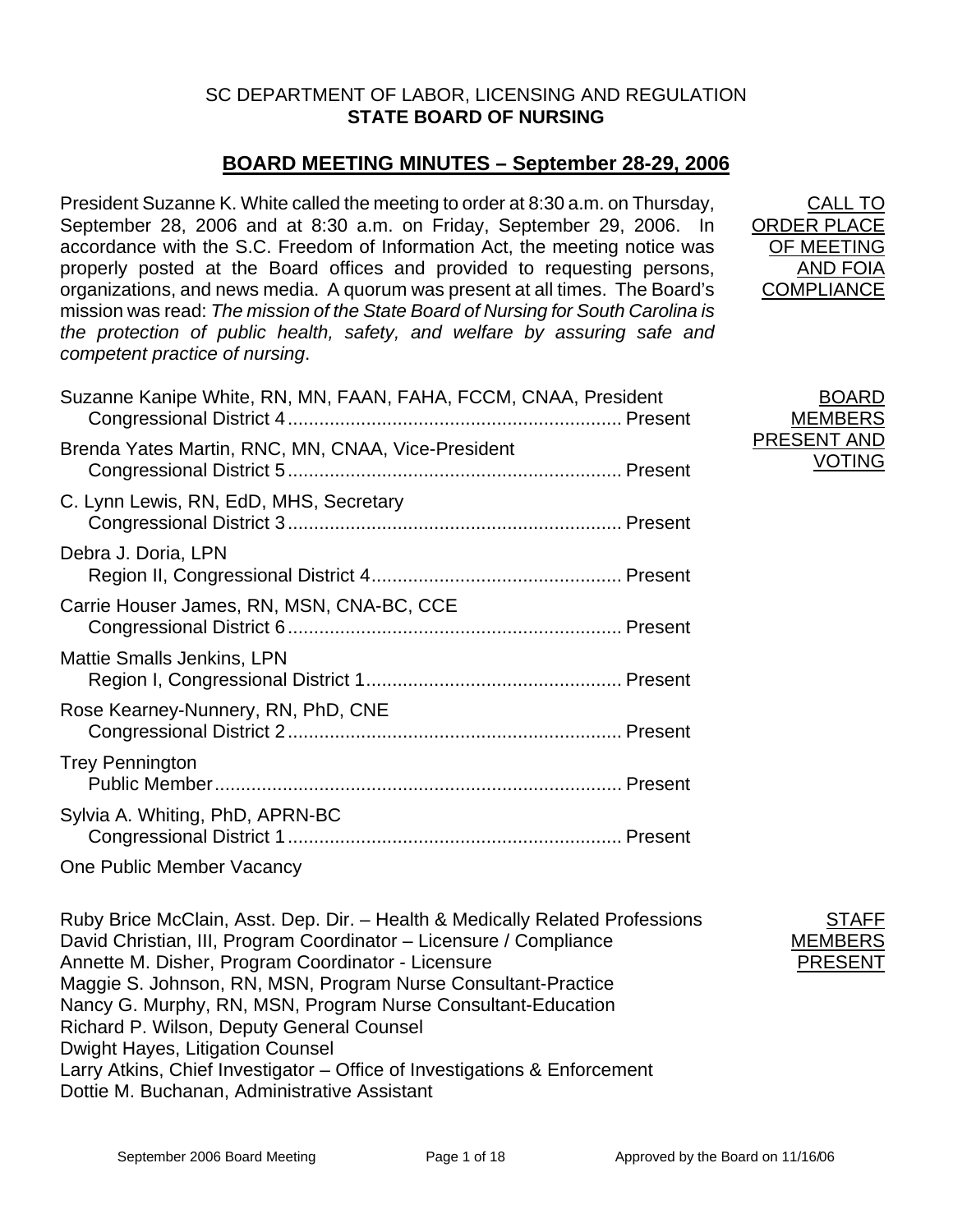The September 28-29, 2006 Board of Nursing meeting agenda was presented to the Board for review and approval.

A motion was made to approve the September 28-29, 2006 Board of Nursing meeting agenda as presented. The motion received a second. The motion carried unanimously.

The following items were adopted on the consent agenda:

For Information: Support of Grant Proposal related to Compact For Information: American Nurses Association / NCSBN FOIA Letters For Information: Board Staff NCSBN Committee Assignments For Information: Uniform Volunteer Emergency Healthcare Practitioner Act For Information: Lessons learned: Response to Hurricanes Katrina & Rita For Information: International Centre on Nurse Migration Newsletter For Information: ACON Minutes For Information: NCSBN Annual Delegate Assembly

- a. For Information: Knowledge Networks Minutes Ed. Session - Murphy
- b. For Information: LPN Issues Doria
- c. For Information: Research Breakout Doria
- d. For Information: 2007 NCSBN Officers Bainer
- e. For Information: NURSYS ® Bainer

For Information: Recovering Professionals Program (RPP) Quarterly Report

- For Information: NCLEX Statistics
- For Information: Legal Aspects Workshop Evaluation Statistics (Buchanan)
- For Information: Advanced Practice Committee Minutes
- For Information: Changing Applications from Official Recognition APRN
- For Information: Update on PREP Candidates
- For Information: Update on PREP from Citizens Advocacy Center
- For Information: Changes in NCC Exam Eligibility Criteria
- For Information: Compliance Statistics

For Information: Licensure Statistics - Annette Disher

For Information: Rpt-Applications Approved by Prog. Coord. & Administrator

A motion was made to adopt the Consent Agenda with the removal of the Advanced Practice Committee Minutes and Changing Applications from Official Recognition to Advanced Practice Registered Nurse (APRN). The motion received a second. The motion carried unanimously.

The July 27-28, 2006 Board of Nursing Meeting Minutes were presented for Board review and approval.

A motion was made to approve the July 27-28, 2006 Board of Nursing Meeting minutes as presented. The motion received a second. The motion carried unanimously. MOTION

APPROVAL OF AGENDA

MOTION

CONSENT AGENDA

MOTION

MINUTES

APPROVAL OF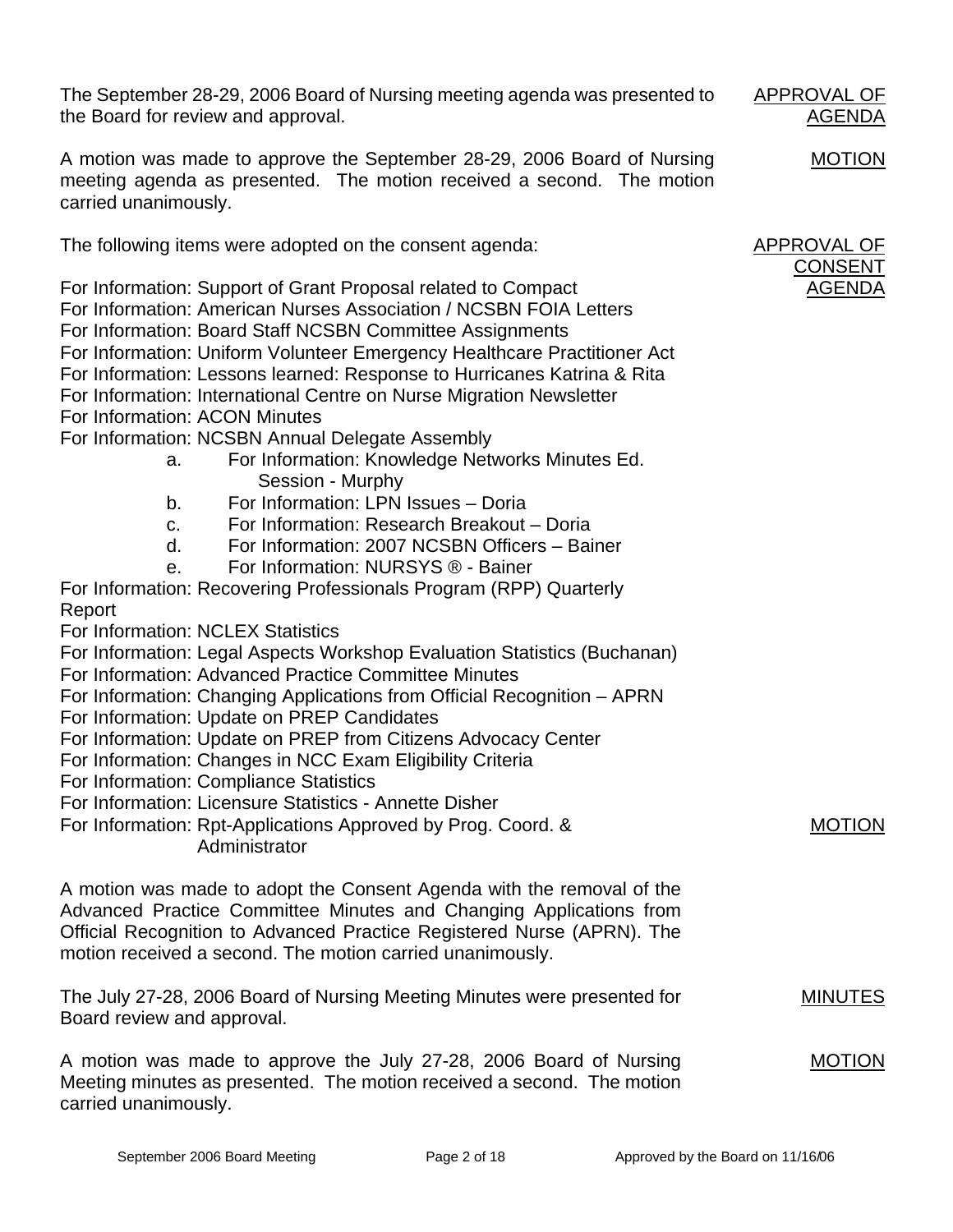The Board reviewed the August 29, 2006 Investigative Review Committee (IRC) Meeting Minutes and recommendations. IRC MINUTES

A motion was made to approve the Dismissals in the August 29, 2006 Investigative Review Committee (IRC) Meeting Minutes. The motion received a second. The motion carried unanimously.

A motion was made to approve the Formal Complaints in the August 29, 2006 Investigative Review Committee (IRC) Meeting Minutes. The motion received a second. The motion carried unanimously.

A motion was made to approve the Letters of Concern in the August 29, 2006 Investigative Review Committee (IRC) Meeting Minutes. The motion received a second. The motion carried unanimously.

The Board was provided with the August 3, 2006 Disciplinary Review Committee (DRC) Minutes for their review and approval. DRC MINUTES

A motion was made to approve the August 3, 2006 Disciplinary Review Committee minutes (DRC) with one correction. The motion received a second. The motion carried unanimously. MOTION

The Board acknowledged that more Disciplinary Review Committee (DRC) members needed to be selected to provide for succession planning.

The Board reviewed cases and Hearing Panel recommendations from hearings held on April 20, 2006, June 6, 2006, June 20, 2006, and July 25, 2006.

Respondent Rita K. Davies, RN was properly notified but did not appear before the Board and was not represented by counsel. The panel hearing in this case was held on April 20, 2006. In their Findings of Fact and Conclusions of Law, the Hearing Panel found that Respondent violated Sections 40-33-110(A)(1), 40-33-110 (A)(10), and 40-33-110 (A)(13)(1976) as amended. The Hearing Panel recommended that Respondent's license be immediately suspended, provided that said suspension may be stayed with provisions for the license to be placed in a probationary status for a period of not less than three years, with the following conditions as deemed appropriate after evaluation: evaluation and participation in the Recovering Professionals Program (RPP) if deemed appropriate; Board approved work site with no home health or agency, on site / on shift registered nurse supervision; quarterly employer reports and in compliance with the Compact shall not practice nursing in any party state without written Board approval and satisfactory prior written authorization from the other party state.

A motion was made to accept the Hearing Panel's Findings of Fact, Conclusions of Law and Recommendation that the license of Rita K. Davies, RN be immediately suspended, provided that said suspension may be stayed with provisions for the license to be placed in a probationary status for a

MOTION

FINAL ORDER **HEARINGS** 

MOTION

MOTION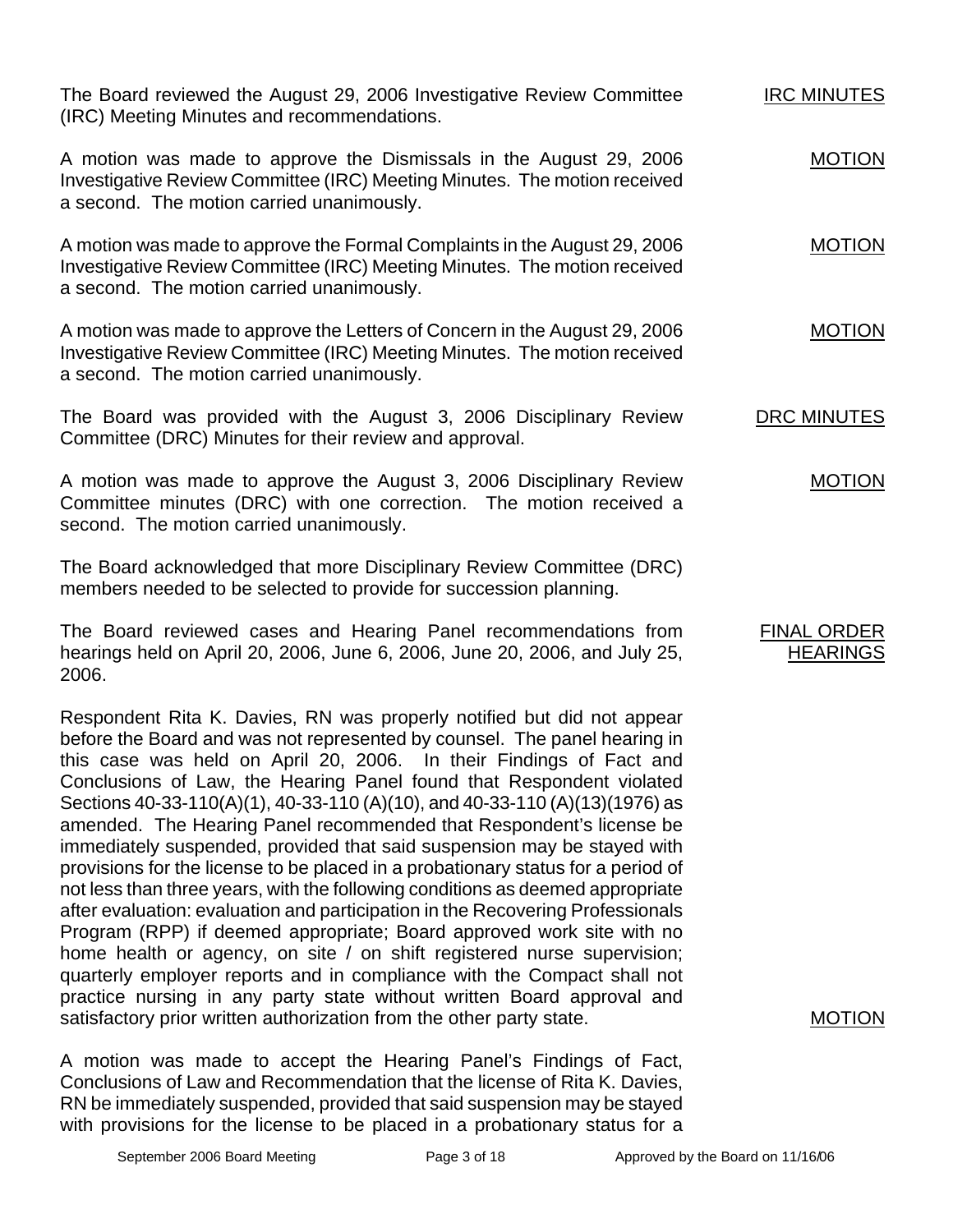period of not less than three years, with the following conditions if deemed appropriate after evaluation: evaluation and participation in the Recovering Professionals Program (RPP) if deemed appropriate; Board approved work site with no home health or agency, on site / on shift registered nurse supervision; quarterly employer reports and in compliance with the Compact shall not practice nursing in any party state without written Board approval and satisfactory prior written authorization from the other party state. The motion did not receive a second. The motion failed.

A motion was made to go into executive session for the purpose of obtaining legal counsel. The motion received a second. The motion carried unanimously.

A motion was made to return to hearing session. The motion received a second. The motion carried unanimously.

A motion was made to accept the Hearing Panel's Findings of Fact, Conclusions of Law and Recommendation that the license of Rita K. Davies, RN be immediately suspended, provided that said suspension may be stayed with provisions for the license to be placed in a probationary status for a period of not less than three years, with the following conditions if deemed appropriate after evaluation: evaluation and participation in the Recovering Professionals Program (RPP) if deemed appropriate; Board approved work site with no home health or agency, on site / on shift registered nurse supervision; quarterly employer reports and in compliance with the Compact shall not practice nursing in any party state without written Board approval and satisfactory prior written authorization from the other party state . The motion received a second. The motion carried unanimously.

Respondent Carolyn Launius, LPN was properly notified but did not appear before the Board and was not represented by counsel. The panel hearing in this case was held on June 6, 2006. In their Findings of Fact and Conclusions of Law, the Hearing Panel found that Respondent violated Section 40-33- 110(A)(18) 1976 as amended. The Hearing Panel recommended that a Board Approved Legal Aspects Workshop be completed prior to reissuance of Respondent's license; that the license be placed in a probationary status for a period of one year; with quarterly employer reports; and in compliance with the Compact shall not practice nursing in any party state without written Board approval and satisfactory prior written authorization from the other party state.

A motion was made to accept the Hearing Panel's Findings of Fact, Conclusions of Law and Recommendation that a Board Approved Legal Aspects Workshop be completed prior to reissuance of Carolyn Launius' practical nursing license; the license is to be placed in a probationary status for a period of one year; with quarterly employer reports; in compliance with the Compact shall not practice nursing in any party state without written Board approval and satisfactory prior written authorization from the other party state and that the Respondent be required to complete a medication course and appear before the Board prior to resuming practice. The motion received a MOTION

MOTION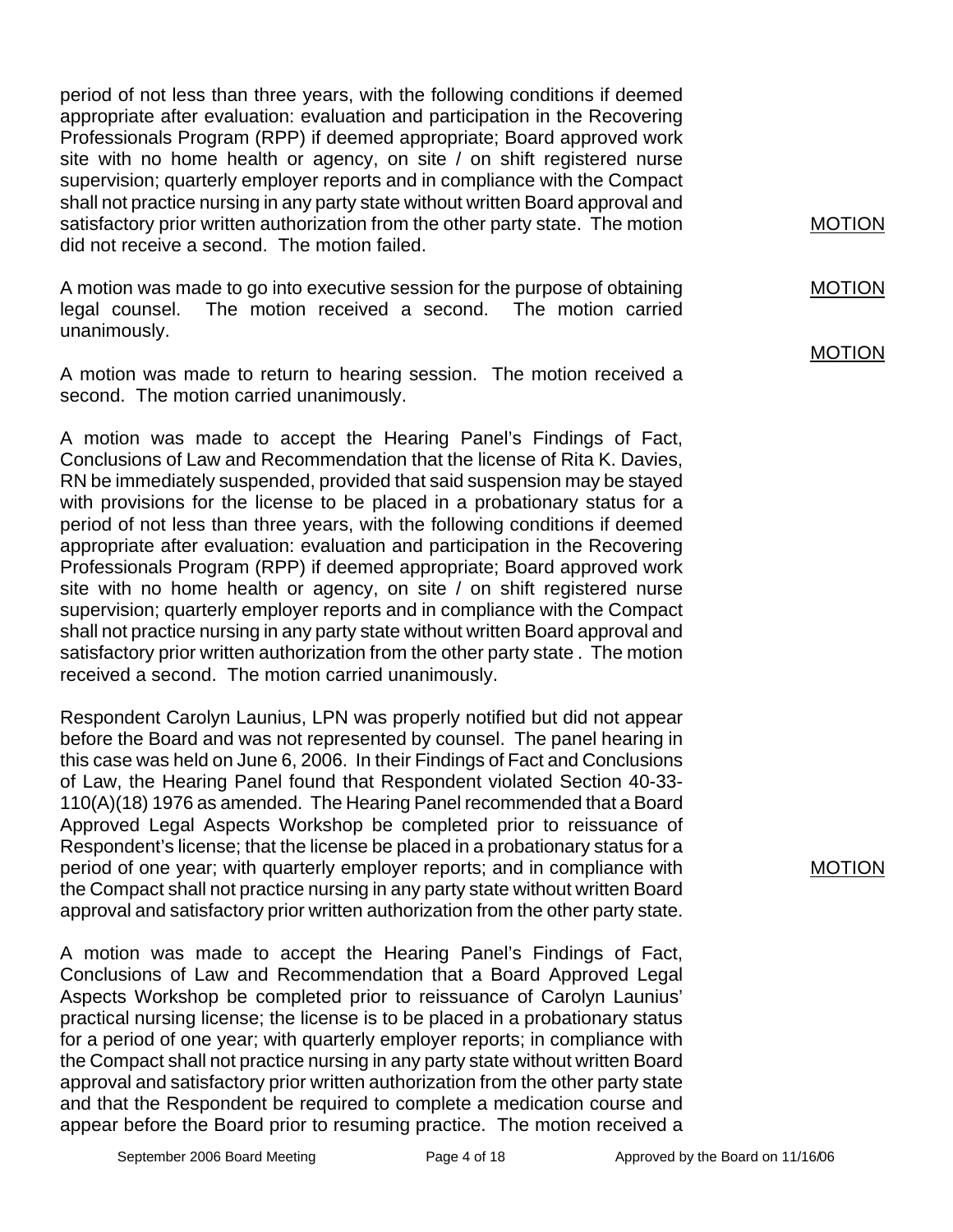second. The motion carried unanimously.

Respondent Virginia Roberts, APRN was properly notified but did not appear before the Board and was not represented by counsel. A panel hearing in this case was held on June 6, 2006. Prior to presenting testimony or documentary evidence, counsel for the State moved for dismissal stating that Respondent's license was in good standing with the North Carolina Board of Nursing with no basis for disciplinary action at this time. The Hearing Panel recommended that the case be dismissed.

A motion was made to accept the Hearing Panel's Recommendation to dismiss the case against Virginia Roberts, APRN. The motion received a second. The motion carried unanimously.

It was noted that Ms. Roberts cannot practice as an advanced practice registered nurse (APRN) in South Carolina unless her South Carolina APRN license is reinstated.

Respondent Diane M. Fanfan, RN was properly notified but did not appear before the Board and was not represented by counsel. The panel hearing in this case was held on June 20, 2006. In their Findings of Fact and Conclusions of Law, the Hearing Panel found that Respondent violated her January 26, 2004 Final Order. The Hearing Panel recommended that Respondent's license be indefinitely suspended until Respondent contacts the Board.

A motion was made to accept the Hearing Panel's Findings of Fact, Conclusions of Law and Recommendation that the license of Diane M. Fanfan, RN be indefinitely suspended until Respondent contacts the Board. The motion received a second. The motion carried unanimously.

Respondent Angela J. Holcomb, LPN was properly notified but did not appear before the Board and was not represented by counsel. The panel hearing in this case was held on June 20, 2006. In their Findings of Fact and Conclusions of Law, the Hearing Panel found that Respondent violated Sections 40-33-110(A)(1), 40-33-110 (A)(3), and 40-33-110 (A)(13)(1976) as amended. The Hearing Panel recommended that Respondent's license be indefinitely suspended; however, the Panel recognizes that the Respondent retains the right to petition the Board for licensure reinstatement with such petition, it is Respondent's responsibility to provide the Board with satisfactory proof that she is sufficiently rehabilitated and safe to practice.

A motion was made to accept the Hearing Panel's Findings of Fact and Recommendation that the practical nurse license of Angela J. Holcomb be indefinitely suspended, Respondent has the right to petition the Board for licensure reinstatement with such petition, it is Respondent's responsibility to provide the Board with satisfactory proof that she is sufficiently rehabilitated and safe to practice. The motion received a second. The motion carried unanimously.

## MOTION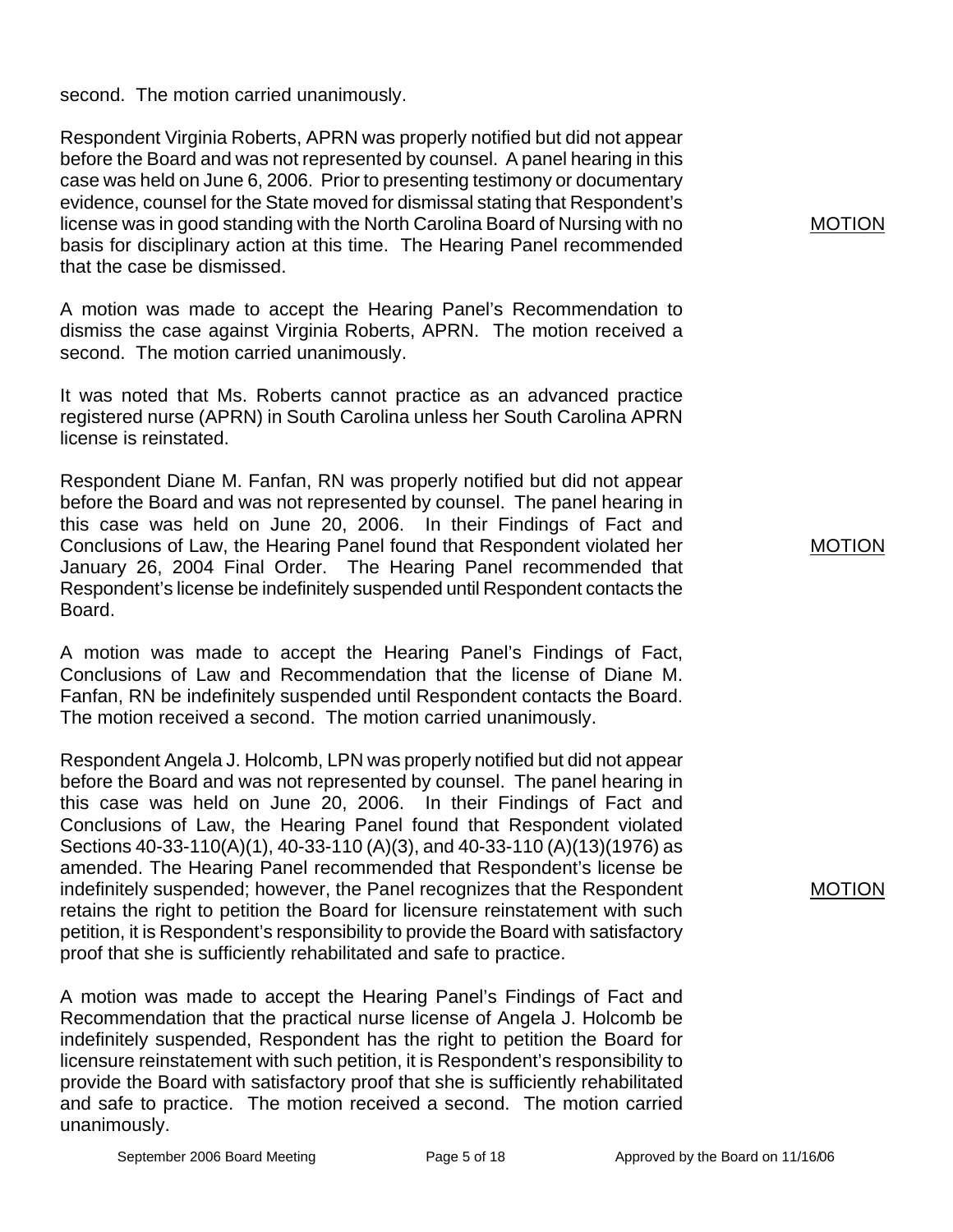Respondent Roslyn Odom, RN was properly notified but did not appear before the Board and was not represented by counsel. The panel hearing in this case was held on June 20, 2006. The Panel recommended that the Order of Temporary Suspension remain in effect until such time as the Recovering Professionals Program (RPP) issues a letter clearing Ms. Odom to return to work.

A motion was made to accept the Hearing Panel's Recommendation that the Order of Temporary Suspension remain in effect until such time as the Recovering Professionals Program (RPP) issues a letter clearing Respondent to return to work. The motion received a second. The motion carried unanimously.

Respondent Ashley Cathleen Terrell, LPN was properly notified but did not appear before the Board and was not represented by counsel. The panel hearing in this case was held on June 20, 2006. The Hearing Panel recommended that the case be continued pending documentation that the complaint and notice of hearing are served on the Respondent and that the Order of Temporary Suspension remains in effect.

A motion was made to accept the Hearing Panel's Recommendation that the case against Ashley Cathleen Terrell, LPN be continued pending documentation that the complaint and notice of hearing are served and that the Order of Temporary Suspension remains in effect. The motion received a second. The motion carried unanimously.

Respondent Richard J. Bodison, RN was properly notified and appeared before the Board to respond to questions. He was not represented by counsel. Ms. White recused herself due to prior employment of the Respondent and Ms. Martin presided over this case. The panel hearing in this case was held on July 25, 2006. In their Findings of Fact and Conclusions of Law, the Hearing Panel found that Respondent violated Section 40-33-110(A)(7) 1976, as amended. The Hearing Panel recommended that the temporary suspension be immediately stayed, provided that prior to the stay Mr. Bodison must attend a Board approved Legal Aspects Workshop, that upon reinstatement of his license, Respondent's license be placed on a probationary status with Board approved work setting with no home health or agency and on-site / on-shift registered nurse supervision, Respondent shall provide a copy of the order to his employer(s), quarterly employer reports for at least one year, and that in compliance with the Compact shall not practice nursing in any party state without written Board approval and satisfactory prior written authorization from the other party state.

A motion was made to go into executive session for the purpose of obtaining legal counsel. The motion received a second. The motion carried unanimously.

A motion was made to return to hearing session. The motion received a

MOTION

MOTION

MOTION

MOTION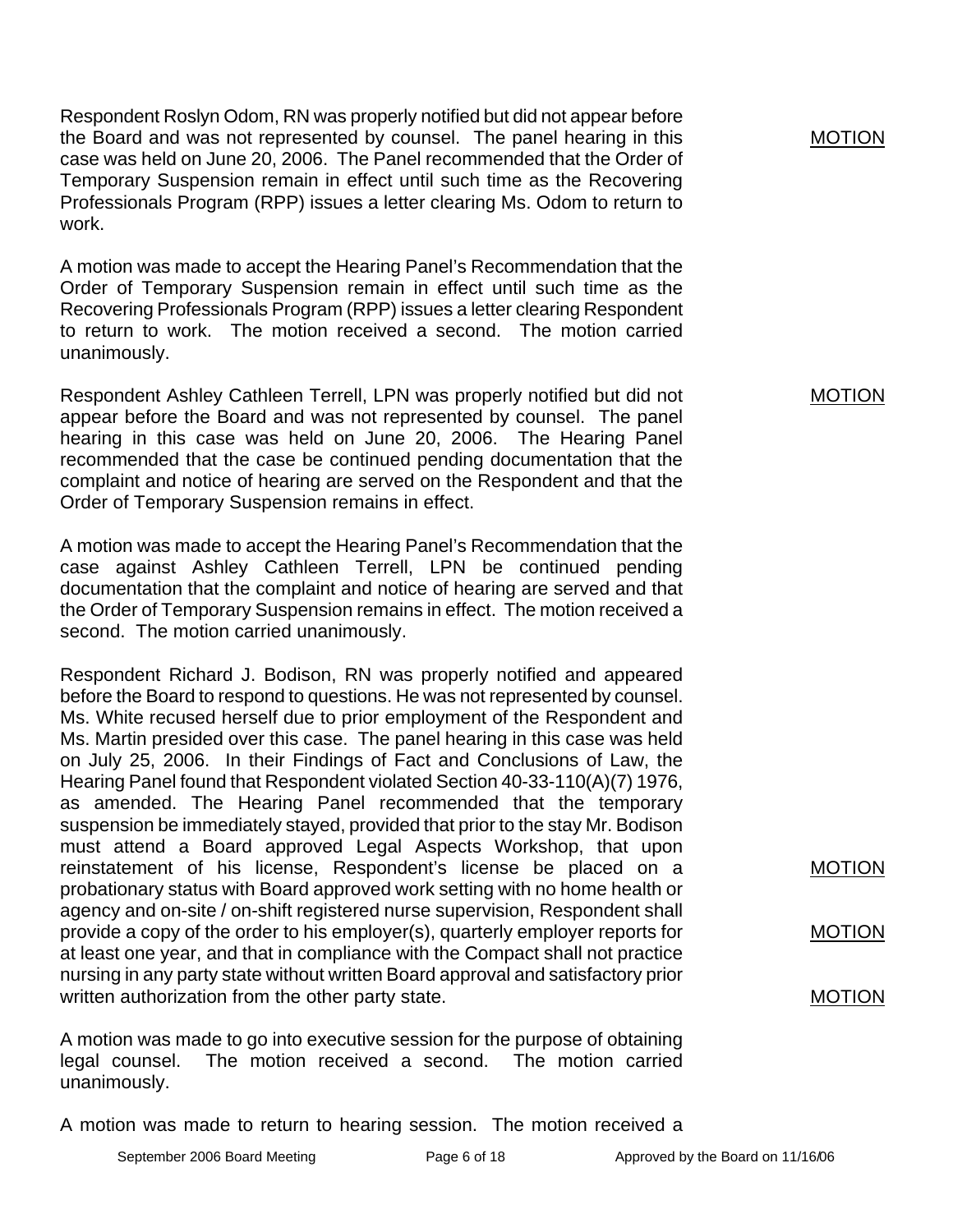second. The motion carried unanimously.

A motion was made to accept the Hearing Panel's Findings of Fact, Conclusions of Law and Recommendation that the temporary suspension of Richard J. Bodision, RN be immediately stayed, acknowledging that Respondent completed a Board approved Legal Aspects Workshop in July 2006, that upon reinstatement of his license, Respondent's license be placed on a probationary status with Board approved work setting with no home health or agency and on-site / on-shift registered nurse supervision, Respondent shall provide a copy of the order to his employer(s), quarterly employer reports for at least one year, and that in compliance with the Compact shall not practice nursing in any party state without written Board approval and satisfactory prior written authorization from the other party state. The motion received a second. The motion carried unanimously.

Respondent Terri Deloach, LPN was properly notified but did not appear before the Board and was not represented by counsel. The panel hearing in this case was held on July 25, 2006. In their Findings of Fact and Conclusions of Law, the Hearing Panel found that Respondent violated Section 40-33-110(A)(3) and 40-33-110 (A)(26) 1976, as amended. The Hearing Panel recommended that Terri L. Deloach's license be suspended with no provisions for a stay, that Respondent complete a Board approved Legal Aspects Workshop, and that upon reinstatement of her license, Respondent be monitored and required to provide quarterly employer reports.

A motion was made to accept the Hearing Panel's Findings of Fact, Conclusions of Law and Recommendation that Terri L. Deloach's license be suspended with no provisions for a stay, that Respondent complete a Board approved Legal Aspects Workshop, and that upon reinstatement of her license, Respondent be monitored and required to provide quarterly employer reports to also include a civil penalty of \$500 and require Board approved work settings with no home health or agency and on-site / on-shift registered nurse supervision. The motion received a second. The motion carried with two nay votes.

Respondent Diana Lyn Shoel, RN was properly notified but did not appear before the Board and was not represented by counsel. The panel hearing in this case was held on July 25, 2006. In their Findings of Fact and Conclusions of Law, the Hearing Panel found that Respondent violated Section 40-33-110(A)(7) 1976, as amended. The Hearing Panel recommended that temporary suspension Diana Lyn Shoel's license be immediately stayed and that probationary status be extended for an additional year and further order of the Board, during the extended probation the same terms and conditions set out in the Consent Agreement shall apply.

A motion was made to accept the Hearing Panel's Findings of Fact, Conclusions of Law and Recommendation that that temporary suspension Diana Lyn Shoel's license be immediately stayed and that probationary status be extended for an additional year and further order of the Board, during the MOTION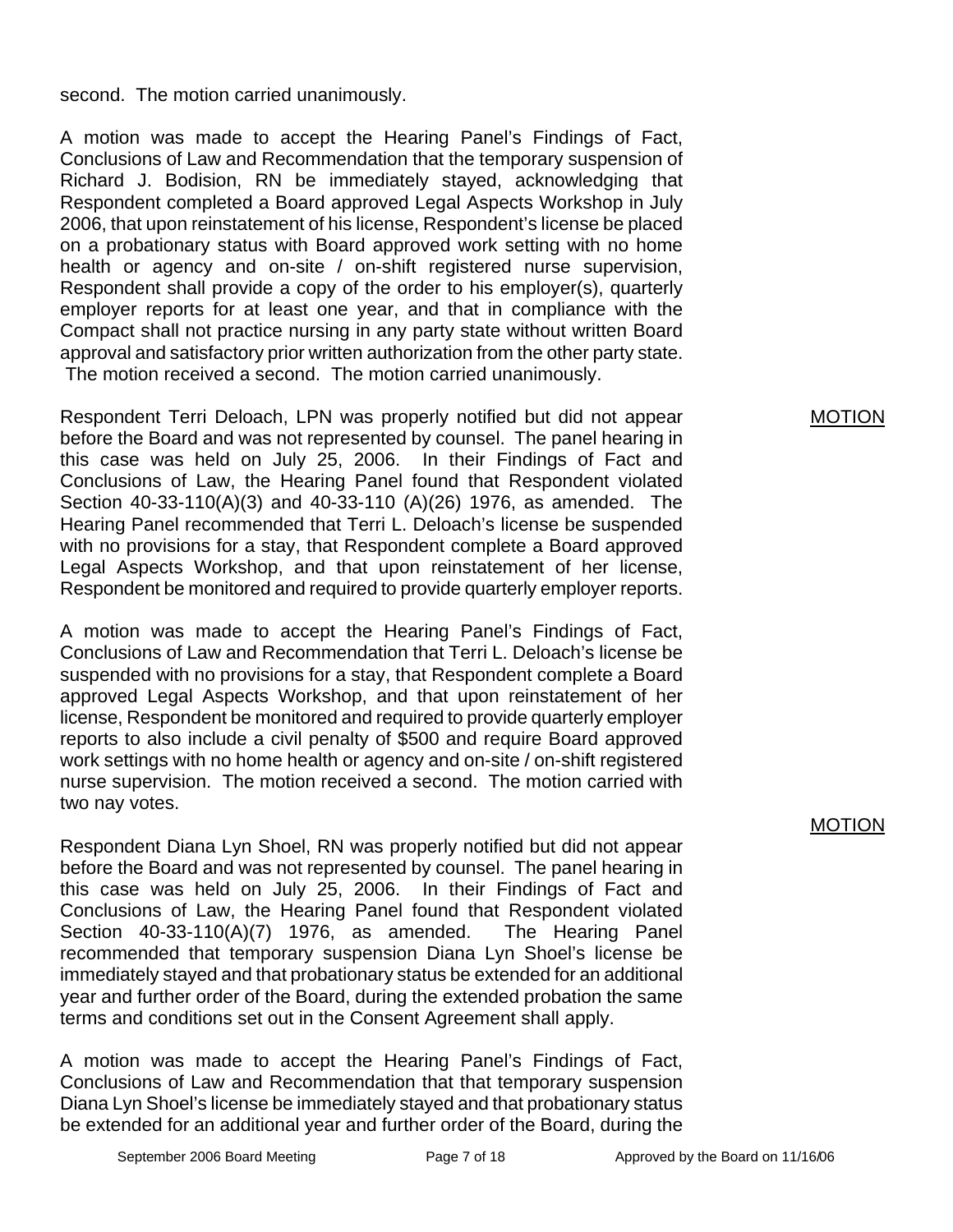extended probation the same terms and conditions set out in the Consent Agreement shall apply. The motion received a second. The motion carried unanimously.

Respondent was properly notified and appeared before the Board to respond to questions but was not represented by counsel. The panel hearing in this case was held on July 25, 2006. In their Findings of Fact and Conclusions of Law, the Hearing Panel found that Respondent violated Section 40-33- 110(A)(3) 1976, as amended. The Hearing Panel recommended that the Board and Respondent enter into a *private* agreement that provides for the continued suspension of Respondent's license for one year during which time Respondent should undergo a mental health evaluation and participate in any recommended treatment and / or counseling and that prior to the license being reinstated Respondent will undergo an evaluation that includes fitness for duty testing.

A motion was made to accept the Hearing Panel's Findings of Fact, Conclusions of Law and Recommendation that that the Board and Respondent enter into a *private* agreement that provides for the continued suspension of Respondent's license for one year during which time Respondent should undergo a mental health evaluation and participate in any recommended treatment and / or counseling and that prior to the license being reinstated Respondent will undergo an evaluation that includes fitness for duty testing. The motion received a second. The motion carried unanimously.

Applicants for reinstatement of a licensed practical nurse license and licensure by endorsement as a licensed practical nurse appeared before the Board regarding criminal and / or disciplinary records reported on their applications.

Laura Coker, LPN was properly notified and appeared without counsel before the Board to respond to questions regarding a "yes" answer to questions on discipline and criminal records on her reinstatement application.

A motion was made to issue a temporary license to allow Laura Coker, LPN to complete a refresher course and if successful, appear before the Board for reinstatement, and continue in the Recovering Professionals Program (RPP). The motion received a second. The motion carried unanimously.

Respondent was properly notified and appeared without counsel before the Board to respond to questions regarding a "yes" answer to questions on discipline and criminal records on her LPN endorsement application.

A motion was made to allow Respondent to endorse into South Carolina as a licensed practical nurse with single state privileges only after Respondent undergoes a Recovering Professionals Program (RPP) evaluation and return to work is recommended and the Board reserves the right to review disposition of pending issues in the State of Florida. The motion received a MOTION

**LICENSURE** APPEARANCES

MOTION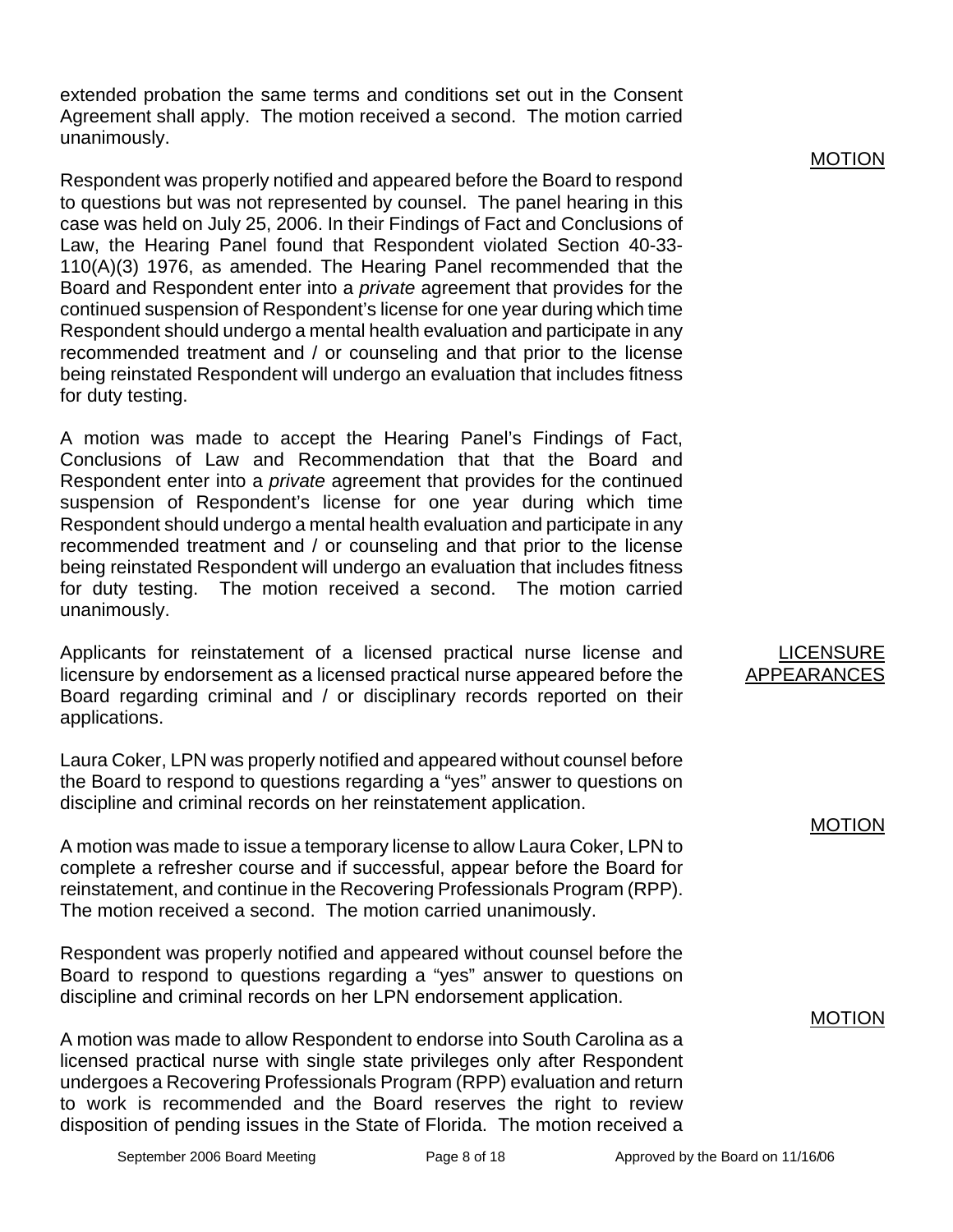second. The motion carried with two nay votes.

Board Members, Rose Kearney-Nunnery, Carrie James and Mattie Jenkins were asked to serve on the 2007 Board of Nursing Officer Nominating Committee. At the November 16-17, 2006 Board Meeting, the Nominating Committee will present a slate of 2007 officers for Board consideration and vote.

Dr. Lewis attended the One Voice One Plan Summit on August 2, 2006. This summit was sponsored by the South Carolina Organization of Nurse Executives (SCONE) and the South Carolina Council of Deans and Directors of Nursing Education (SCCDD). Participants included legislators, nurse executives, deans, and other interested parties. Discussion at the summit included but was not limited to faculty salaries and shortages, increasing student enrollment, and a recruitment and retention center. Ms. White serves on the One Voice One Plan subcommittee for the data center and Dr. Lewis serves on the simulation subcommittee as a representative from technical education. There was much discussion about where the workforce data center should be located. Sites discussed included the Area Health Education Consortium (AHEC), Budget and Control Board- Office of Research and Statistics, South Carolina Hospital Association, South Carolina Nurses Association, University of South Carolina and the Board of Nursing with AHEC being cited as a neutral party. Some centers in other states are housed in the nursing or hospital association. There has also been discussion to include other healthcare disciplines in this center, which may garner more support and funding. Many similar "stand alone" centers around the nation without state funding are currently struggling to continue operating. Ms. Martin will attend the next meeting to be held on October 3, 2006.

At their August 29, 2006 meeting, the Advisory Committee on Nursing (ACON) reviewed the online annual report developed by their taskforce. Because there was not a quorum present at this meeting, no official recommendation could be made; however, there were no objections made by members present during the discussion. Ms. Murphy reported that questions were reviewed and reworded to make them more objective and in line with statutory and regulatory authority. Explanation fields will be limited to 50 characters; however, programs may send a single summary email of all explanations that require more space. Safety was a consideration in all discussions and changes to the report. The group met with Budget and Control -Office of Research and Statistics and South Carolina Department of Labor, Licensing and Regulation legal staff for input. Research and Statistics was pleased with the changes. They cited that in the past, the forms were filled out differently by different nursing programs. With more objective questions, Research and Statistics will be able to provide more useful statistics. The final draft has been provided to them for input.

Board discussion included but was not limited to changing "If no" to "Comments" after questions to allow programs to explain answers to questions on topics such as support services, to delete the word "secretarial", and to add a reference to the National Council Licensure Examination (NCLEX) results.



## ONE VOICE – ONE PLAN

EDUCATION PROGRAM ANNUAL REPORTS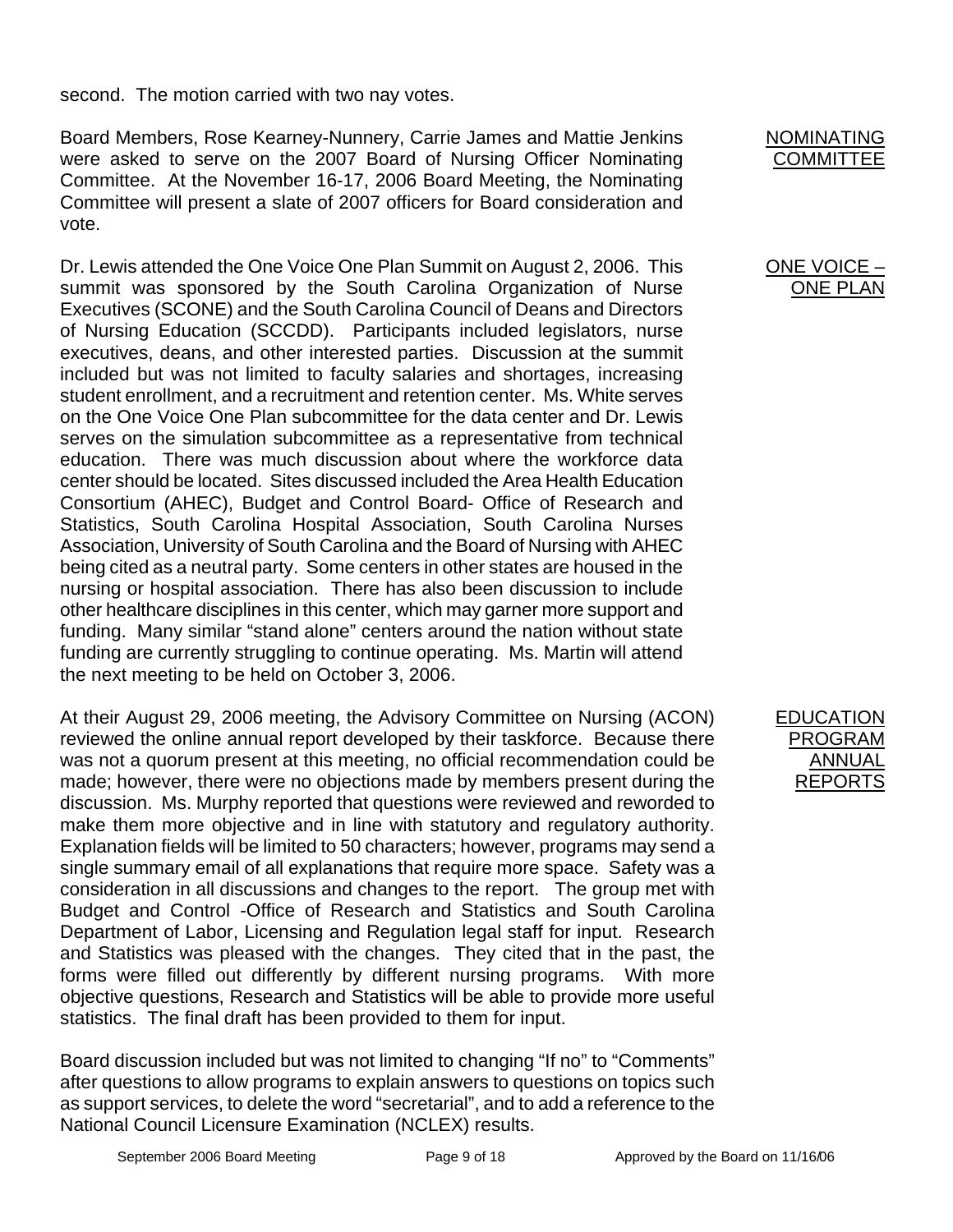A motion was made to approve the online nursing program annual report with changes noted. The motion received a second. The motion carried with two abstentions.

Memoranda of Agreement regarding violation of previous orders were presented for review and determination of sanctions. Respondents appeared before the Board to respond to questions regarding their Memorandum of Agreement.

Julie R. Boling, RN was properly notified and appeared before the Board without legal counsel. Ms. Boling signed a memorandum of agreement admitting to violation of a previous order and waiving a formal hearing.

A motion was made based on the Recovering Professionals Program recommendation and testimony that the temporary suspension of Julie R. Boling, RN's license be lifted and that all stipulations still apply. The motion received a second. The motion carried with one abstention.

Melonie Susan Chapman, RN was properly notified and appeared before the Board without legal counsel. Ms. Chapman signed a memorandum of agreement admitting to violation of a previous order and waiving a formal hearing.

A motion was made to lift the temporary suspension and reinstate Melonie Susan Chapman, RN's license with one year probation in a Board approved work setting with no home health or agency, on-site/on-shift registered nurse supervision, quarterly employer reports, narcotic restrictions, and continued participation in the Recovering Professionals Program (RPP). The motion received a second. The motion carried unanimously.

Rex A. Jones, RN was properly notified and appeared before the Board without legal counsel. Mr. Jones signed a memorandum of agreement admitting to violation of a previous order and waiving a formal hearing.

A motion was made to go into executive session for the purpose of obtaining legal counsel. The motion received a second. The motion carried unanimously.

A motion was made to return to hearing session. The motion received a second. The motion carried unanimously.

A motion was made for Rex A. Jones, RN to continue suspension concurrent with his criminal probation, continue mental health counseling and the Recovering Professionals Program, and at the end of the probationary period appear before the Board for reinstatement consideration. The motion received a second. The motion carried with two abstentions.

Respondent was properly notified and appeared before the Board without legal counsel. Respondent signed a memorandum of agreement admitting to violation of a previous order and waiving a formal hearing.

## MOTION

MEMORANDA OF AGREEMENT / CONSENT AGREEMENTS

## MOTION

MOTION

MOTION

## MOTION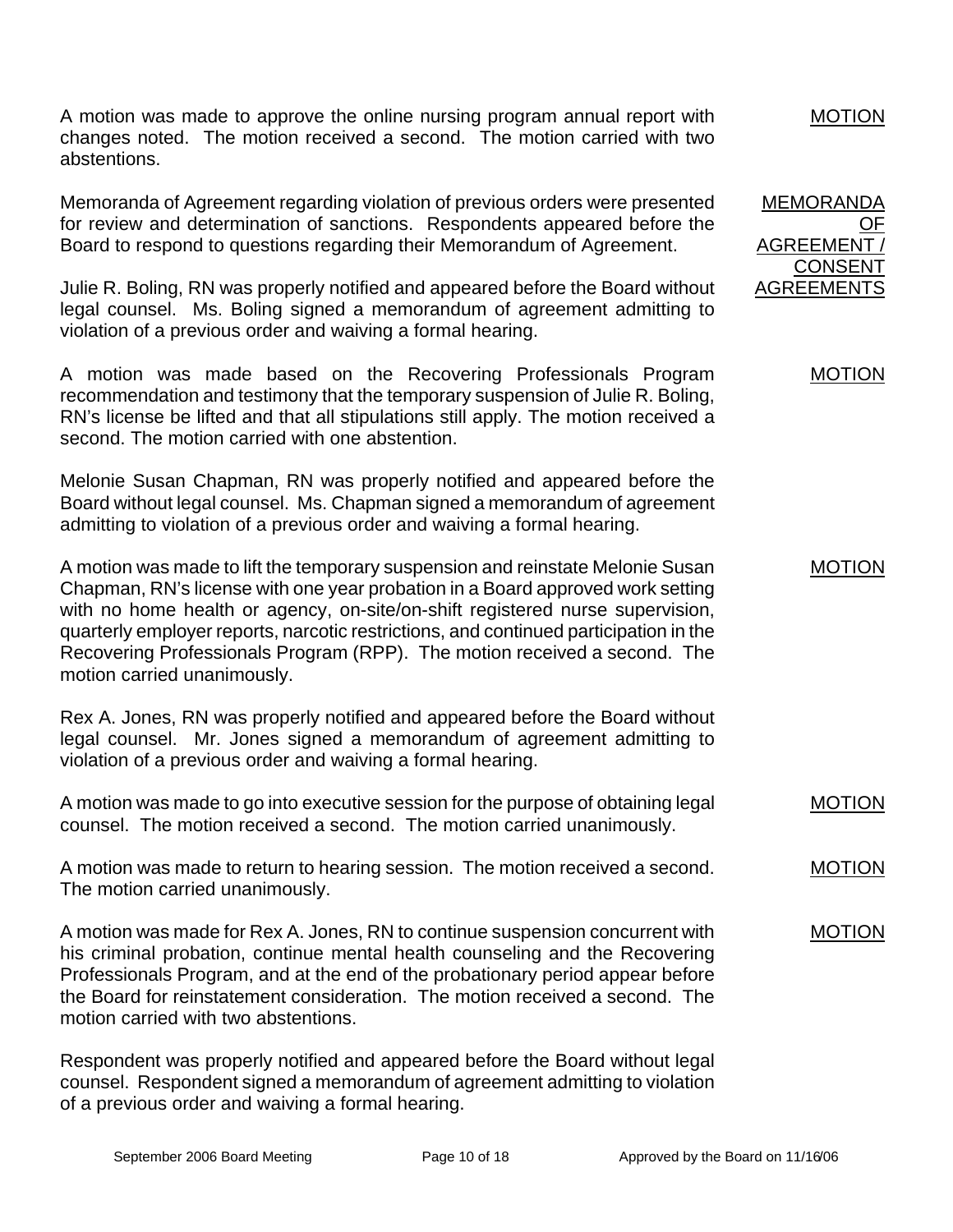A motion was made to go into executive session for the purpose of obtaining legal counsel. The motion received a second. The motion carried unanimously. A motion was made to return to hearing session. The motion received a second. The motion carried unanimously. A motion was made to suspend Respondent's license for one year from the original suspension date, controlled substance restriction, Board approved work setting with no home health or agency, on-site/on-shift registered nurse supervision, and quarterly employer reports. The motion received a second. The motion carried with two nay votes. Denise F. Reynolds, LPN was properly notified and appeared before the Board without legal counsel. Ms. Reynolds signed a memorandum of agreement admitting to violation of a previous order and waiving a formal hearing. A motion was made to grant a temporary license to Denise F. Reynolds, LPN for the purpose of completing the refresher course and if successful, Ms. Reynolds would be eligible to apply for licensure with probation to run concurrent with criminal probation or one year whichever is longer, Board approved work setting with no home health or agency, on-site/on-shift registered nurse supervision, and quarterly employer reports. The motion received a second. The motion carried unanimously. Respondent was properly notified and appeared before the Board without legal counsel. Respondent signed a memorandum of agreement admitting to violation of a previous order and waiving a formal hearing. A motion was made to dismiss the Order to Suspend Eligibility against Respondent with the understanding that a refresher course will be required for reinstatement of Respondent's South Carolina registered nurse license. The motion received a second. The motion carried unanimously. Jinjer Jarvis Todd, RN requested that the Board consider a worksite variation for a pending consent agreement and allow a physician to sign her quarterly reports. The worksite has no medications on the premises. A motion was made to grant Jinjer Jarvis Todd, RN's request to allow physician supervision and quarterly reports for this site only. The motion received a second. The motion carried unanimously. Respondent was properly notified and appeared before the Board without legal counsel regarding unlicensed practice. Respondent states she had no reminder system but that this has been corrected. Respondent reported she came to the Board offices as soon as the error was discovered. MOTION MOTION MOTION MOTION MOTION MOTION MOTION

A motion was made to issue a Private Reprimand with a \$500 civil penalty for unlicensed practice. The motion received a second. The motion carried unanimously.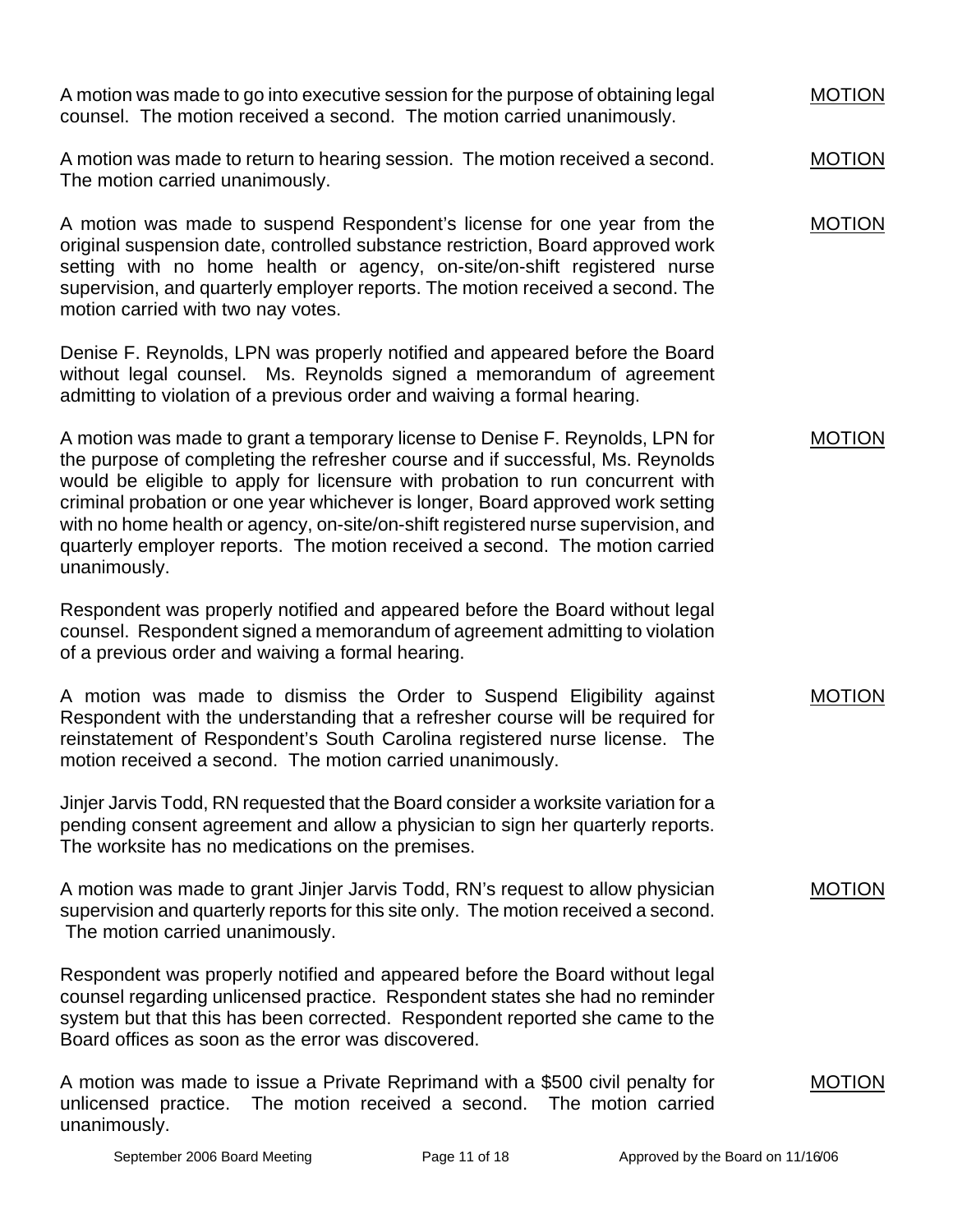Jada A. Catoe, LPN was properly notified but did not appear before the Board and was not represented by legal counsel. Ms. Catoe signed a memorandum of agreement admitting to violation of a previous order and waiving a formal hearing.

A motion was made to indefinitely suspend the license of Jada A. Catoe, LPN until she appears before the Board. The motion received a second. The motion carried unanimously.

Pamela Marie Svendsen, RN was properly notified but did not appear before the Board and was not represented by legal counsel. Ms. Svendsen signed a memorandum of agreement admitting to violation of a previous order and waiving a formal hearing.

A motion was made to indefinitely suspend the license of Pamela Marie Svendsen, RN until she appears before the Board. The motion received a second. The motion carried unanimously.

Adult Nurse Practitioner, Joe Turner appeared before the Board to request a waiver of Section 40-33-34 requiring a nurse practitioner's practice site to be no greater than 45 miles from their supervising physician. Eric Rovner, MD of the (Medical University of South Carolina (MUSC) Urology Department and Ed Frye, Chief Executive Officer for Clarendon Memorial Hospital also appeared in support of this request. Mr. Turner practices as a nurse practitioner in the Department of Urology at the MUSC. He would like to extend his practice to include Clarendon Memorial Hospital which is approximately 88 miles away. Mr. Turner would mostly be evaluating patients to determine if they need to see a physician. Mr. Frye explained that there are physicians on staff at Clarendon Memorial Hospital and that the urologists are available by telephone and they would consider video conferencing to better serve the county.

A motion was made to grant approval for Adult Nurse Practitioner, Joe Turner to practice at Clarendon Memorial Hospital which is beyond the 45 mile limit with the understanding that the request must also receive approval of the Board of Medical Examiners. The motion received a second. The motion carried unanimously.

Ann Lee, State Director, Office of Public Health Nursing; Angie Olawsky, Associate State Director of Public Health Nursing; Cheryl Bullard, Chief Counsel for Health Services and Vickie Greene, FNP of the South Carolina Department of Health and Environmental Control (DHEC) appeared before the Board. Ms. Martin recused herself due to her employment with DHEC. Ms. Lee requested a waiver of Section 40-33-34 requiring a nurse practitioner's practice site to be no greater than 45 miles from their supervising physician for advanced practice registered nurses (APRN) employed by DHEC. Due to reductions in federal, state and earned dollars and concerted efforts to establish medical homes for many of the populations previously served, DHEC's nursing workforce has been reduced.

MOTION

MOTION

TURNER 45 MILE WAIV REQUEST

## MOTION

<u>DHEC</u> 45 MILE WAI REQUEST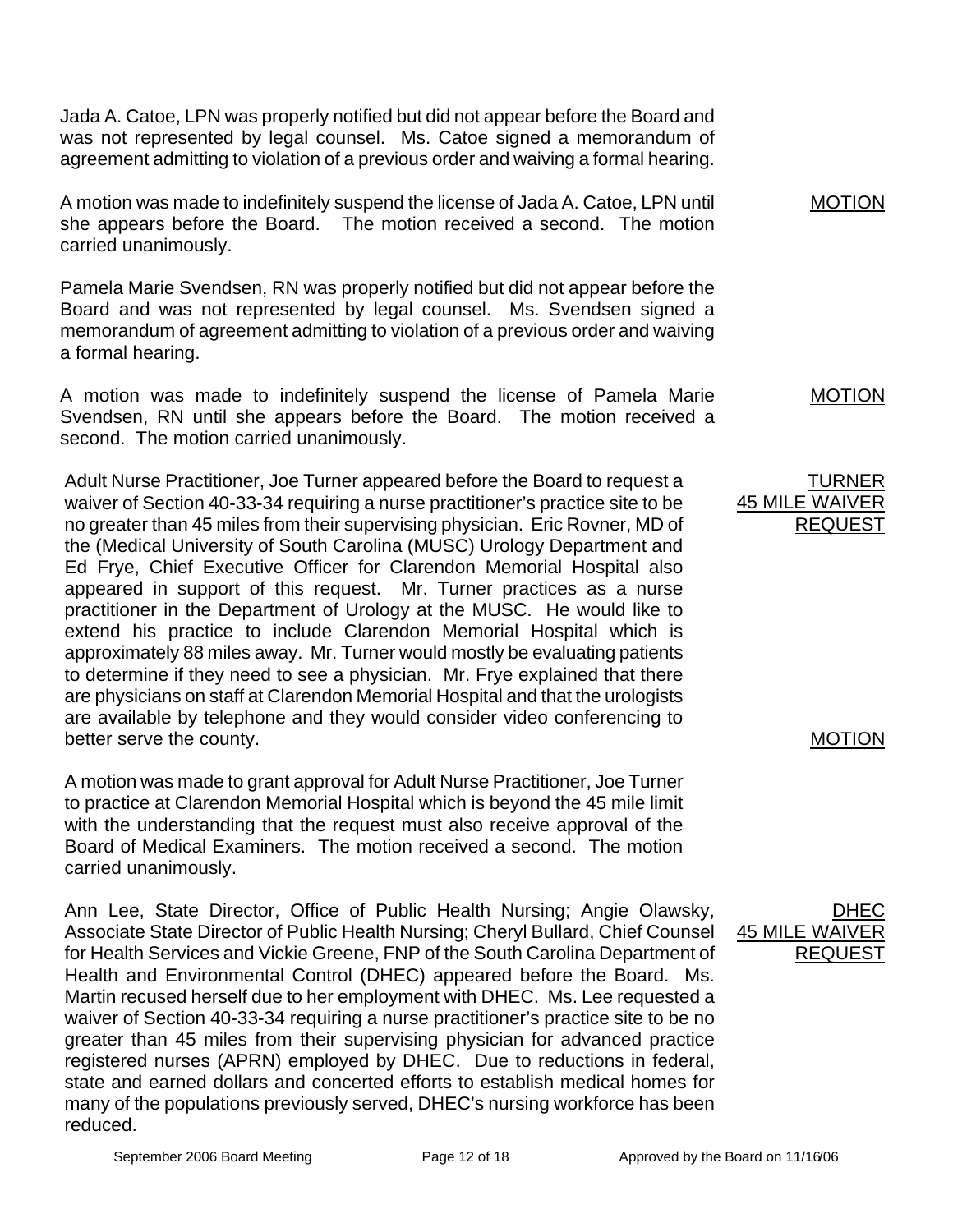Ms. Lee gave an overview of DHEC explaining that there are eight public health / environmental quality regions in our state. Currently there are 72 APRN with 49 of in full-time positions. Some of these positions are more administrative, teaching and mentoring in nature. There are medical directors in each region and there are ten physicians in the central office in Columbia who are available by telephone, cell phone and beeper. It is 70 miles from Conway to Williamsburg. Regions 4 and 5 would have approximately 25-41 miles beyond the 45 mile requirement.

The scope of practice for DHEC APRNs is limited by the amount of medical care provided by DHEC as required by state and federal law. Most of the healthcare provided by DHEC is in the areas of family planning, maternal/child care and federally mandated preventative care for sexually transmitted diseases. DHEC requires two preceptors for each APRN. These physician preceptors are in the private sector to provide a referral link for patients. There is an annual peer review for each APRN's practice along with federal audits. The agency has received numerous commendations for their services.

A motion was made to grant approval for advanced practice registered nurses employed by the South Carolina Department of Health and Environmental Control (DHEC) to practice beyond the 45 mile limit with the understanding that the request must also receive approval of the Board of Medical Examiners. The motion received a second. The motion carried unanimously.

Carolyn Stewart, Associate Vice President of York Technical College appeared before the Board to request approval to deliver the practical nurse (PN) program through alternative delivery methods.

Ms. Stewart discussed the competitive plan, which is a change in instruction of the PN program. York Technical College faculty would like to expand the PN program and deliver the program through alternative delivery methods in the evenings with clinicals on the weekends. Students will need to be prepared for this type of learning and a merit admission for this pilot program is requested. Admission requirements are different and explain the computer requirement. A course will be offered for students needing the basic computer skills for this program. A new software program has been purchased which provide verbal interaction between faculty and students. Some lectures will be provided on CD with clinicals completed on weekends and labs still being face to face. The CD's have raised the retention to 81% and 84% in the second year. The National Council Licensure Examination (NCLEX) passing rate for ADN students who have utilized CDs is 89% and there are still two more students scheduled to take the NCLEX. The program will be receiving three adult and three child simulators.

A motion was made to approve the competitive plan as presented. The motion received a second. The motion carried unanimously.

Susan Groves, Associate Professor for the nursing program at Francis Marion FRANCIS

MOTION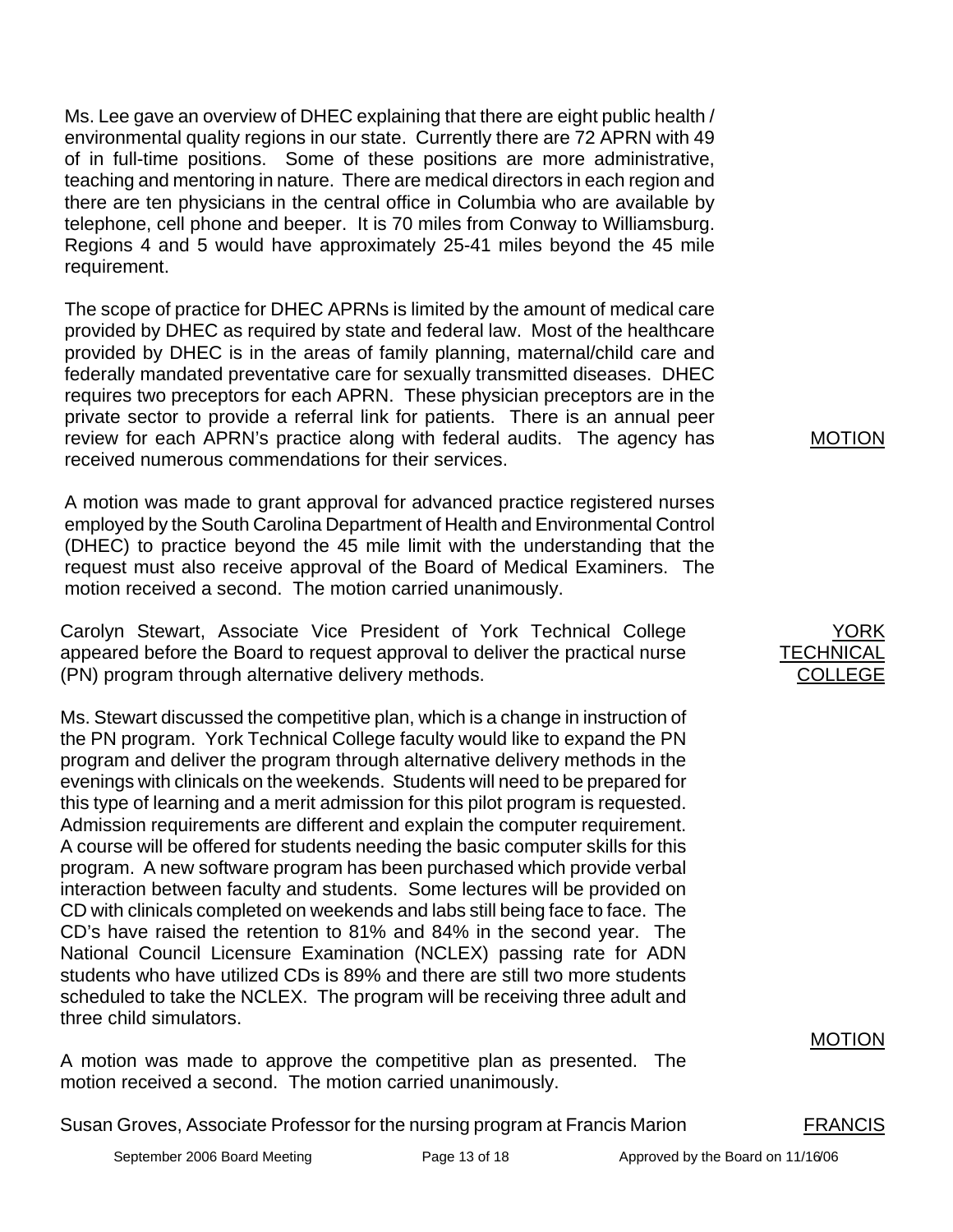University appeared before the Board to discuss full approval of their nursing program. Francis Marion University is under initial approval of the Board. They have received National League for Nursing Accrediting Commission (NLNAC) accreditation. Of the 21 students from the May graduating class, 20 passed. The nursing program has moved into its new building. A motion was made to grant full approval of the nursing program at Francis Marion University based upon the National League for Nursing Accrediting Commission (NLNAC) February 28-March 2, 2006 site visit report for five years to run concurrent with NLNAC. The motion received a second. The motion carried unanimously. MARION **UNIVERSITY** MOTION Dr. Bobbie Perdue, Dean of Nursing at South Carolina State University appeared before the Board to discuss full approval of their nursing program. Dr. Whiting and Ms. James recused themselves due to employment with the university. Dr. Perdue became the Dean of Nursing in April 2006. The South Carolina State University nursing program is currently under initial approval of the Board. They have received Commission on Collegiate Nursing Education (CCNE) approval. National Council Licensure Examination (NCLEX) passing rates are not yet available for the five May 2006 graduates. Students have been going through an intensive eight week program to assist them in testing. A motion was made to go into executive session for the purpose of receiving legal counsel. The motion received a second. The motion carried unanimously. A motion was made to return to public session. The motion received a second. The motion carried unanimously. Due to the lack of NCLEX scores, the Board deferred action. The Board asked that South Carolina State University return in January 2007 when all information such as NCLEX scores, retention information, status of current students, faculty information, etc. is available for review. SC STATE UNIVERSITY MOTION MOTION Alice Frye, Dean of Health Science appeared before the Board for Jody Madden, Interim Chair of the Nursing Department of Aiken Technical College to discuss changes in their mission, philosophy, organizing framework, and terminal objectives for their associate degree nursing (ADN) program. This information was presented to the Advisory Committee on Nursing in August; however, because there was not a quorum present, no voting took place. During that discussion, there were no objections from ACON members present. These changes presented were developed with the assistance of consultant Dr. Grace Newsome and full participation by all faculty members. Dr. Newsome is also a commissioner on the NLNAC Board of Commissioners. AIKEN **TECHNICAL** COLLEGE

The information is now more concise.

 A motion was made to approve the changes to the Aiken Technical College mission, philosophy, organizing framework, and terminal objectives for their

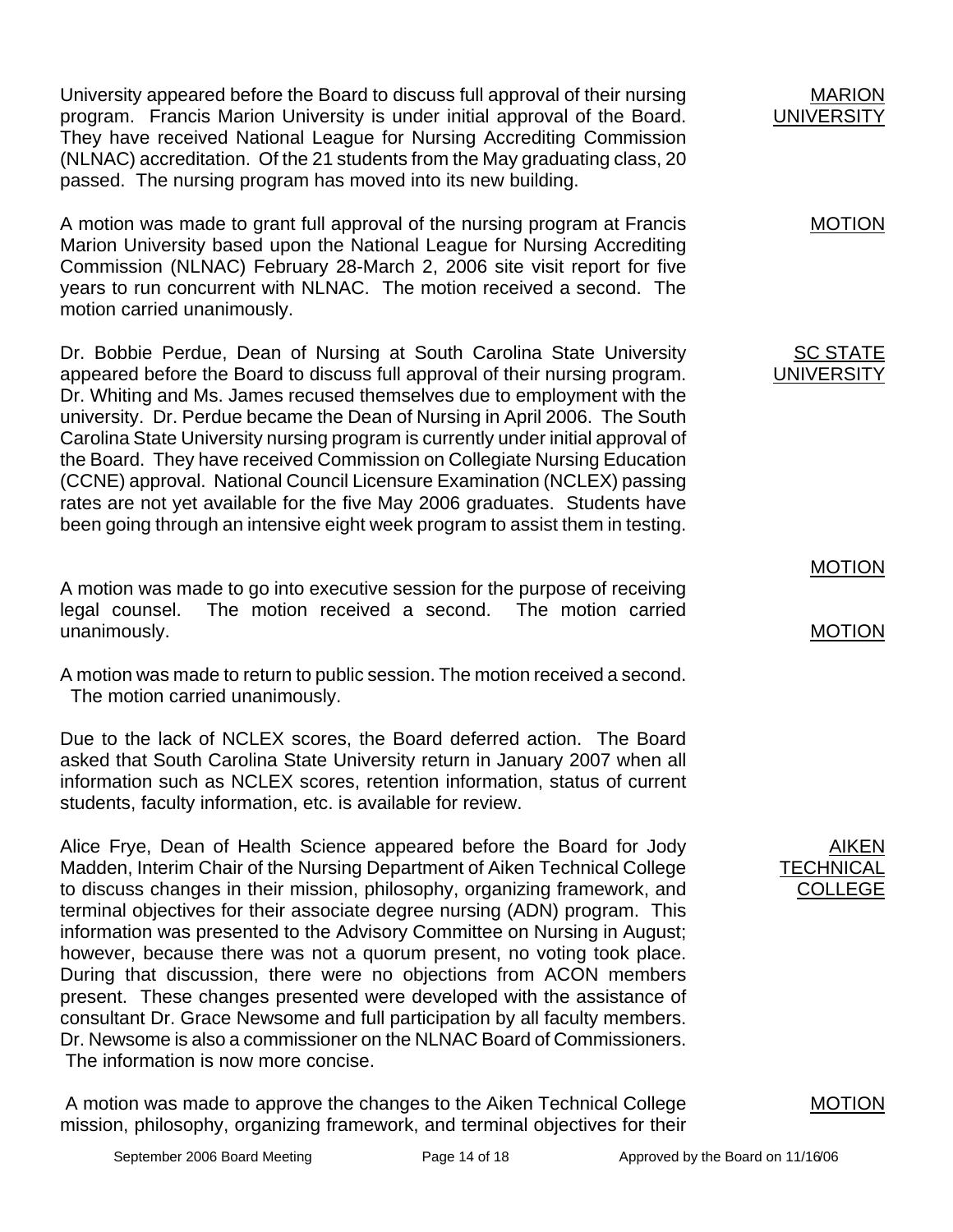associate degree nursing (ADN) program. The motion received a second. The motion carried unanimously.

Marge Sapp, Interim Dean of Health Sciences at the Technical College of the Lowcountry appeared before the Board to request approval to use distance teaching modalities at the main campus in Beaufort and at the new campus in Bluffton, which is approximately 24 miles from the main campus. Dr. Kearney-Nunnery recused herself due to employment at the college. The proposal for the new site was approved by the Southern Association of Colleges and Schools (SACS) on July 26, 2006. Clinicals will be provided in Beaufort, Hilton Head, as well as in Jasper and Colleton counties. There will be no increase in the number of students. Faculty will teach at both sites using video conferencing.

A motion was made approve the request as presented. The motion received a second. The motion carried unanimously.

Ms. Murphy provided members with a copy of the Certificate of Endorsement for LPN Equivalency information sheet as well as information from other state regarding associate degree nursing (ADN) programs with practice nurse (PN) exit options. Currently Spartanburg, Aiken and Florence-Darlington technical colleges have ADN programs with PN exit and two more programs are considering this option. Dr. Cox at the South Carolina Technical College System reports that they are listed as issuing a diploma at the PN exit point. Carol Gilbert, PhD, RN, Deputy Director of National League for Nursing Accrediting Commission (NLNAC) regarding ADN programs with PN exit which stated that "The step out people did not graduate from an accredited PN program. They stepped out of an accredited ADN program and took the PN exam as allowed by the state board of nursing." Clarification is needed for coding the PN National Council Licensure Examination (NCLEX) applicants. The code and application process is different for a student who graduated from an approved PN program and a student taking the examination by PN equivalency.

Concerns discussed included but were not limited to adequate education in scope of practice and the diploma from non-accredited or approved PN programs possibly not be recognized by other boards of nursing or by other schools. It was noted that PN programs must either be accredited by NLNAC or approved by the Board with the usual site surveys, etc. If a PN program is not NLNAC or approved by the Board, the student must take NCLEX under LPN equivalency.

Spartanburg, Aiken and Florence-Darlington technical colleges will notify Board staff by October with their PN plans. The Board thanked Ms. Murphy for her hard work and research on this issue.

Ms. McClain reported for Administrator Joan Bainer that the National Council of State Boards of Nursing Annual Meeting and Delegate Assembly went well. In addition to Ms. Bainer, Ms. Doria, Ms. James, Ms. Martin, Dr. Kearney-

**NATIONAL** COUNCIL OF

STATE BOARDS

**TECHNICAL** COLLEGE OF THE LOWCOUNTRY

MOTION

ADN – <u>PN EXIT</u> OPTION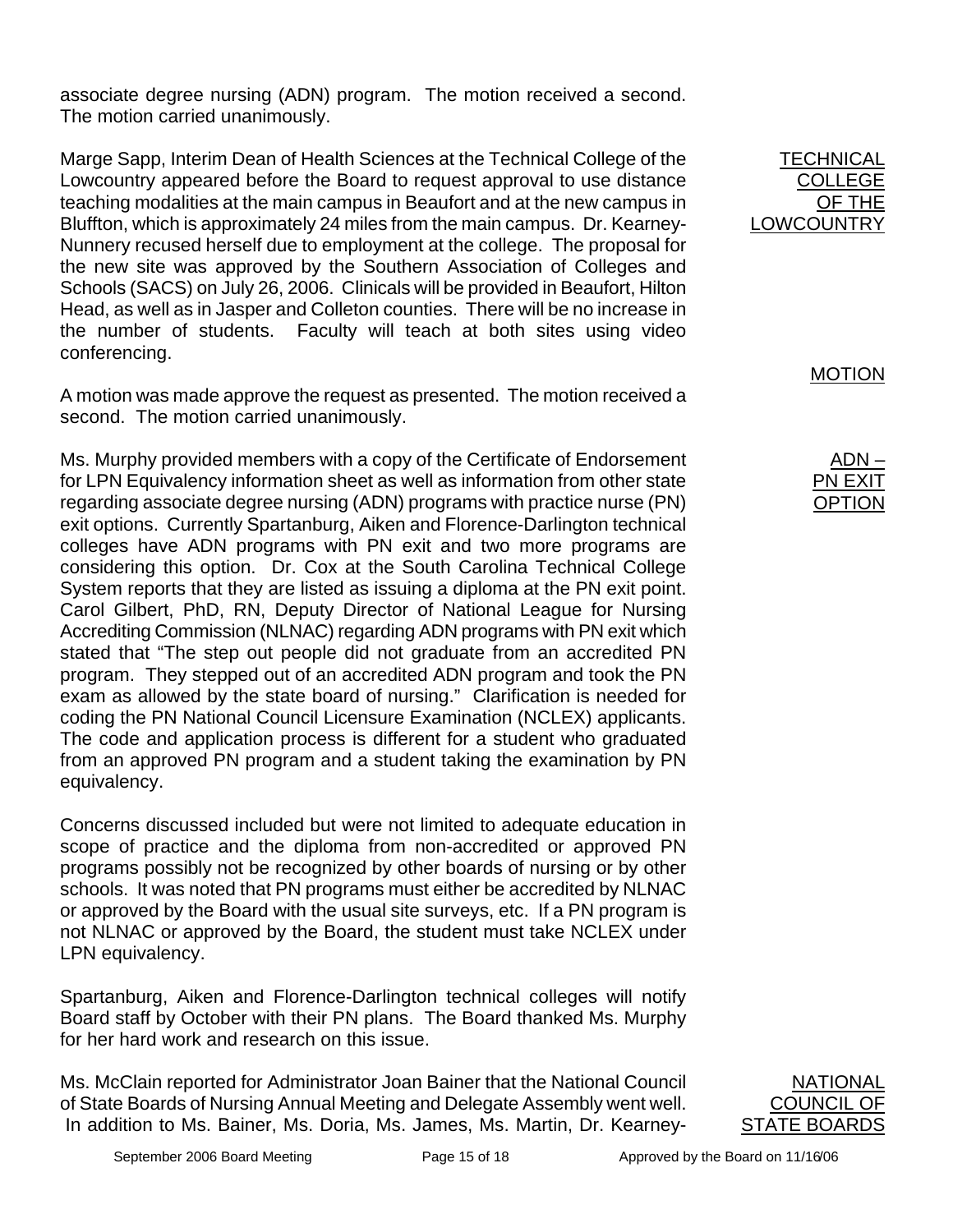Nunnery and Nancy Murphy also attended the meeting. Dr. Rose Kearney-Nunnery was elected to serve as Area III Director. Nancy Murphy was chosen to serve on the Examination Committee and Ms. Bainer on the Awards Committee.

Ms. McClain reported that Compact Administrators have been discussing criminal background checks. Some states have cited the lack of this requirement by all Compact states as a reason for not participating in the Compact. The Board of Nursing will require additional legislation due to requirements of the Compact which are not covered by the Engine Act.

The Board of Medical Examiners has added this requirement to their practice act. The language in their practice act states that their board "may" require background checks which will allow them to request checks in other instances such as investigations. Their language includes National Crime Information Center (NCIC) and has been approved by the Justice Department.

Ms. McClain spoke with the South Carolina State Law Enforcement Division (SLED) and vendors for criminal background checks. The cost for criminal background checks is approximately \$49 plus finger printing. There has been discussion with SLED about electronic fingerprinting. It has been discussed to have four main sites across the state with mobile units that could go to schools for graduating classes. This would become a part of the application process and the cost would be born by the applicant.

Mr. Wilson will draft legislation for Board review at the November 2006 meeting.

Mr. Christian explained that he, Joan Bainer, Ruby McClain, Richard Wilson, Dwight Hayes and Frank Sheheen had met to discuss the Board of Nursing's disciplinary process. It was determined that staff is experiencing some unusual circumstances with existing concepts related to the approval of work settings, violations of consent agreements, and a high volume and use of temporary suspensions.

## Work Settings

It was noted that nurses may have entered the Recovering Professionals Program (RPP) a year or more before being under Board order requirements. Nurses may be working in a setting that would not be approved by the Board but in which they are having no problem. The Board order would require the nurse to resign from that position and obtain another that meets the requirements. It was requested that RPP be allowed to revise their agreement to include similar workplace restrictions. This would insure public safety and expedite the consent agreement process. There was also discussion about giving credit for time worked in a work setting while signatures are obtained on consent agreements.

A motion was made to allow the Recovering Professionals Program (RPP) to amend their participant agreement to include work settings that mirror OF NURSING

**CRIMINAL** BACKGROUND **CHECKS** 

ASSESSMENT <u>OF</u> **DISCIPLINARY** PROCESS

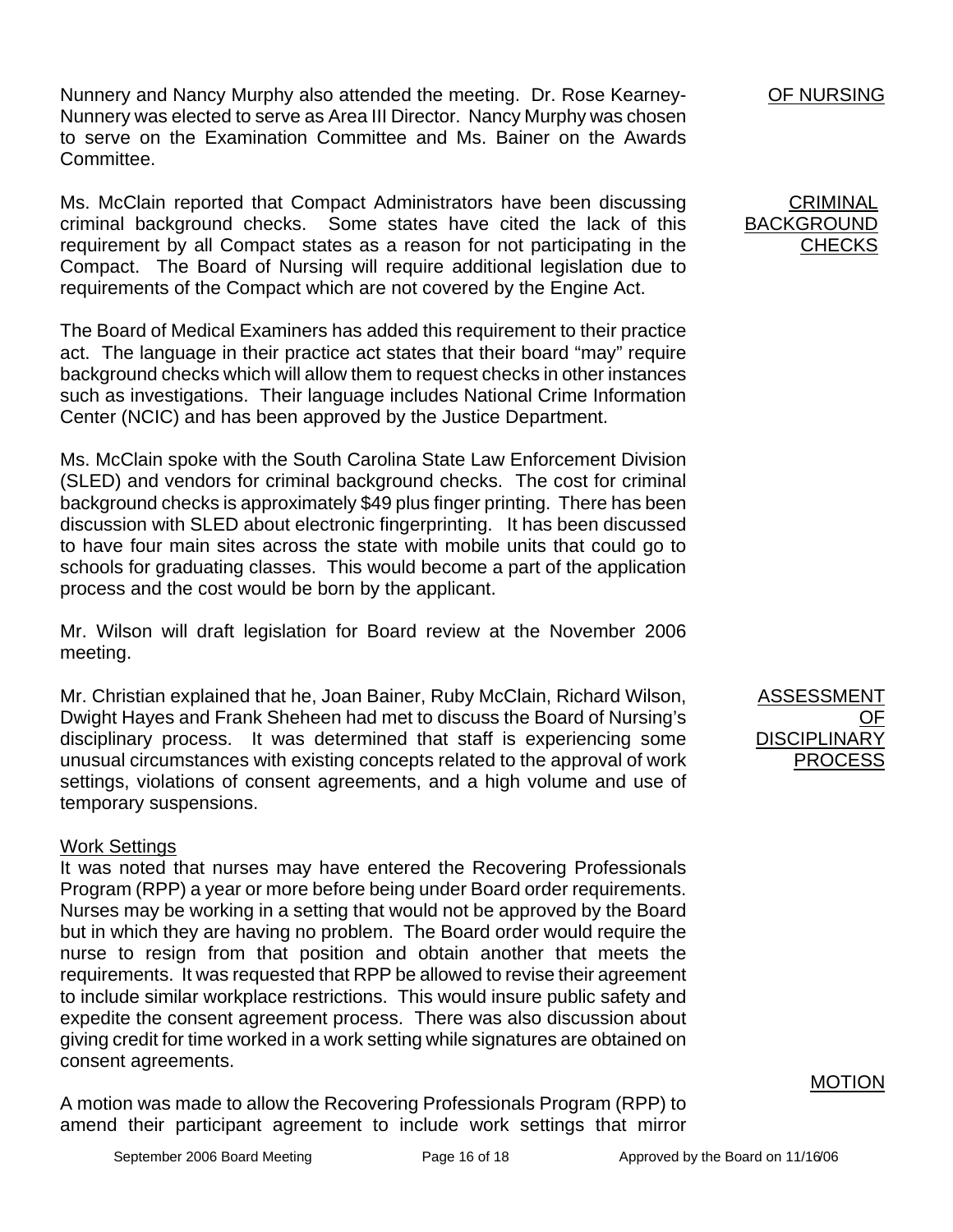standard language in consent agreements. The motion received a second. The motion carried unanimously.

The Board asked Mr. Sheheen about how many nurses leave the RPP due to the cost of drug testing. Mr. Sheheen reported that most nurses who are not participating in the program do not cite testing costs as their reason for not joining or for leaving. The RPP is working on an outcome study. The goal is to complete the study by January 2007.

## Registered Nurse (RN) Supervision of Advanced Practice Registered Nurses (APRN) Under Board Order

Because of the scope of practice for APRNs related to performing delegated medical acts APRNs some times do not have an RN supervisor present on site due to the nature of their job description. Therefore, the APRN could not return to a clinical setting unless they worked with another APRN, worked in a setting that had an RN on site which may not always be the case, or work only as an RN. Another example would be a certified registered nurse anesthetist (CRNA) who always has a physician present. The RN may be circulating or preparing for surgery and is unable to supervise the CRNA due to their job duties in the operating room yet the consent agreement states that they must have an RN supervisor on site at all times. It was noted that physicians are not under the jurisdiction of the Board of Nursing. The Board deferred making any decision and asked for more information on the number of APRNs and other nurses in this situation.

## Clinical Setting Noted in Orders

Some offenses occur in a clinical setting and the nurse has then chosen not to work in a clinical setting either temporarily or permanently. The nurse would not be meeting the terms of the order that has clinical setting in the language and would delay the nurse being released from the order. Presently there is an RN with a consent agreement that is working in nursing administration. The board order reads that the RN has to practice in a clinical setting in order to comply with the terms of the agreement. The RN reports to a physician so the only choice is to not honor the terms of the agreement related to the work place setting and employer reports or to reveal the terms and conditions of the consent agreement to RN subordinates. The concern is that the subordinates would not give an accurate description of the practitioner's practice because the RN subordinate would then have to be evaluated by their superior who is on a consent agreement. It was only recently discovered that the nurse with the consent agreement has stayed in nursing administration and has never returned to clinical practice therefore, keeping the consent agreement for an unlimited amount of time.

A motion was made to allow the Board of Nursing Administrator or nurse designee to review non-clinical work settings on a case by case basis. The motion received a second. The motion carried unanimously.

## Quarterly Reports

Some respondents do not conceptualize the term "quarterly reports." Not all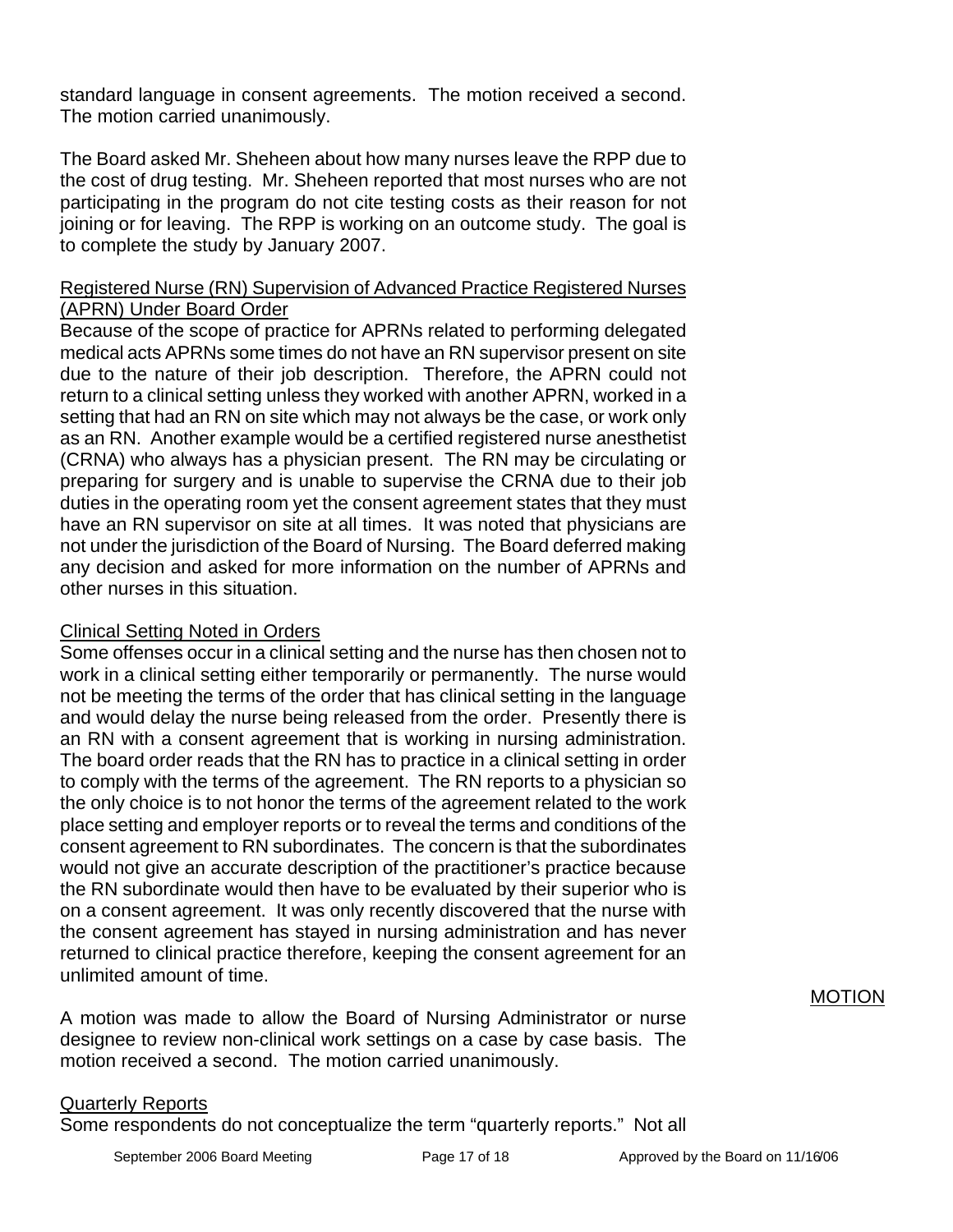respondents understand the time frames for quarterly reports thus many reports are late. New language will be drafted to address this issue.

## Temporary Suspension Orders (TSO)

Presently there are in excess of 23 temporary suspension orders (TSO) for the Board of Nursing due to violations of consent agreements ranging from being a few days late on the fines, missing Legal Aspect Workshop classes, neglecting to send in quarterly reports, etc. None of these violations are a threat to public safety. Unfortunately, by the time the TSO is served the nurse in these situations has already complied with the omissions. Discussion included but was not limited to why there is a large number of TSOs, that TSOs are generally used only in situations where the licensee is an imminent threat to the public, the strides to make monitoring more efficient, and the need for nurses to take the terms of their orders seriously. Mr. Hayes will develop a policy on the individual areas of violation of agreements to use in lieu of TSOs.

The Board reviewed nominations for the Associate Degree Nursing (ADN) on the Advisory Committee on Nursing. Drs. Lewis and Kearney-Nunnery recused themselves. Nominations for ADN were Janet Fuller and Theresa Burckhalter. There was much discussion and the Board was very pleased with the strength of both nominees.

A motion was made to appoint Theresa Burckhalter as Associate Degree Nursing (ADN) representative on the Advisory Committee on Nursing. The motion received a second. The motion carried unanimously.

The Board reviewed nominations for the Community Care representative on the Advisory Committee on Nursing. Nominations for Community Care were Nancy Baker and Margie Moore. There was much discussion and the Board was again very pleased with the strength of both nominees.

A motion was made to appoint Margie Moore as Community Care representative on the Advisory Committee on Nursing. The motion received a second. The motion carried unanimously.

At its September 13, 2006 meeting, the Nursing Practice and Standards Committee discussed Advisory Opinion #3 regarding pronouncement of death per the request of Richard Wilson, Deputy General Counsel for the Department of Labor, Licensing and Regulation. A Charleston attorney brought forth the issue that the Supreme Court ruling on who could "pronounce" death. Mr. Wilson presented the facts and assisted the Committee with wording. The Committee recommended that the Board change Advisory Opinion #3 to reflect that the registered nurse could assess that a patient was deceased and then notify the appropriate people, including the physician, supervisory personnel, family and funeral home. If approved, the revised advisory opinion will be posted on the Board's Web site.

A motion was made to approve Advisory Opinion #3 with changes as



# MOTION

ADVISORY

MOTION

OPINION #3